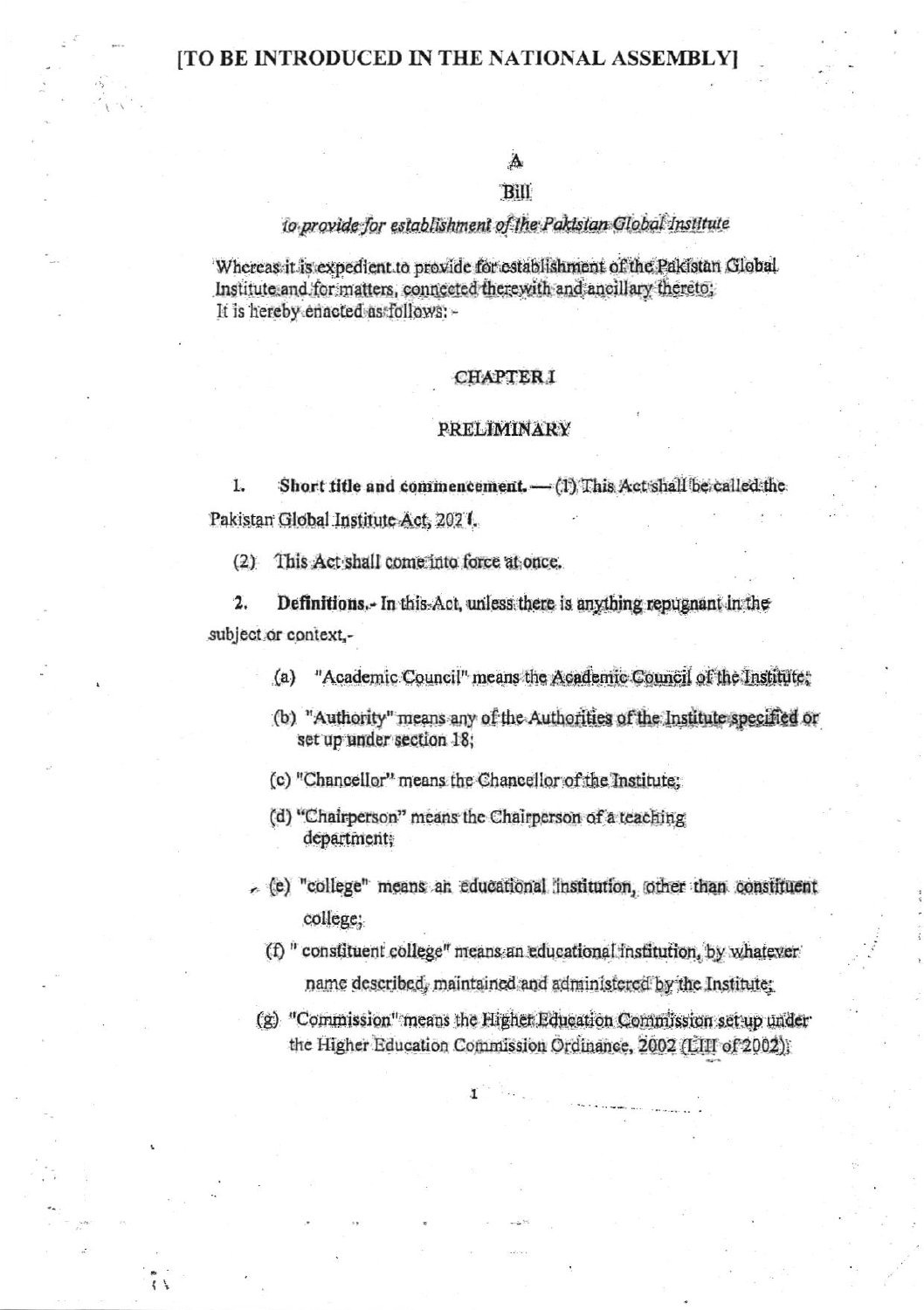- (h) "Dean" means the head of a Faculty or the head of an academic body granted the status of a Faculty under this Act or by the statutes or regulations;
- (i) "Department" means a teaching department maintained and administered or recognized by the Institute in the manner as may be prescribed;
- (i) "Faculty" means an administrative and academic unit of the Institute consisting of one or more departments, as may be prescribed;
- (k) "Governrncnt" means the Fcderal Government:

f S

- (l) "prescribed" means prescribed by statutes, regulations or rulcs made under this Act;
- (m) "Principal" means the head of a constituent college;
- (n) "Representation Committee" means the Representation Committee constituted under section 26;
- (o) "Review Panel" means the Review Panel set up by the Chancellor in accordance with the provisions of section  $11$ ;
- (p) "Schedulc" means a Schedule to this Act:
- (q) "Search Committee" means the Search Committee set up by The Senate under section 14;
- (r) "Senate" means the Senate of the Institute;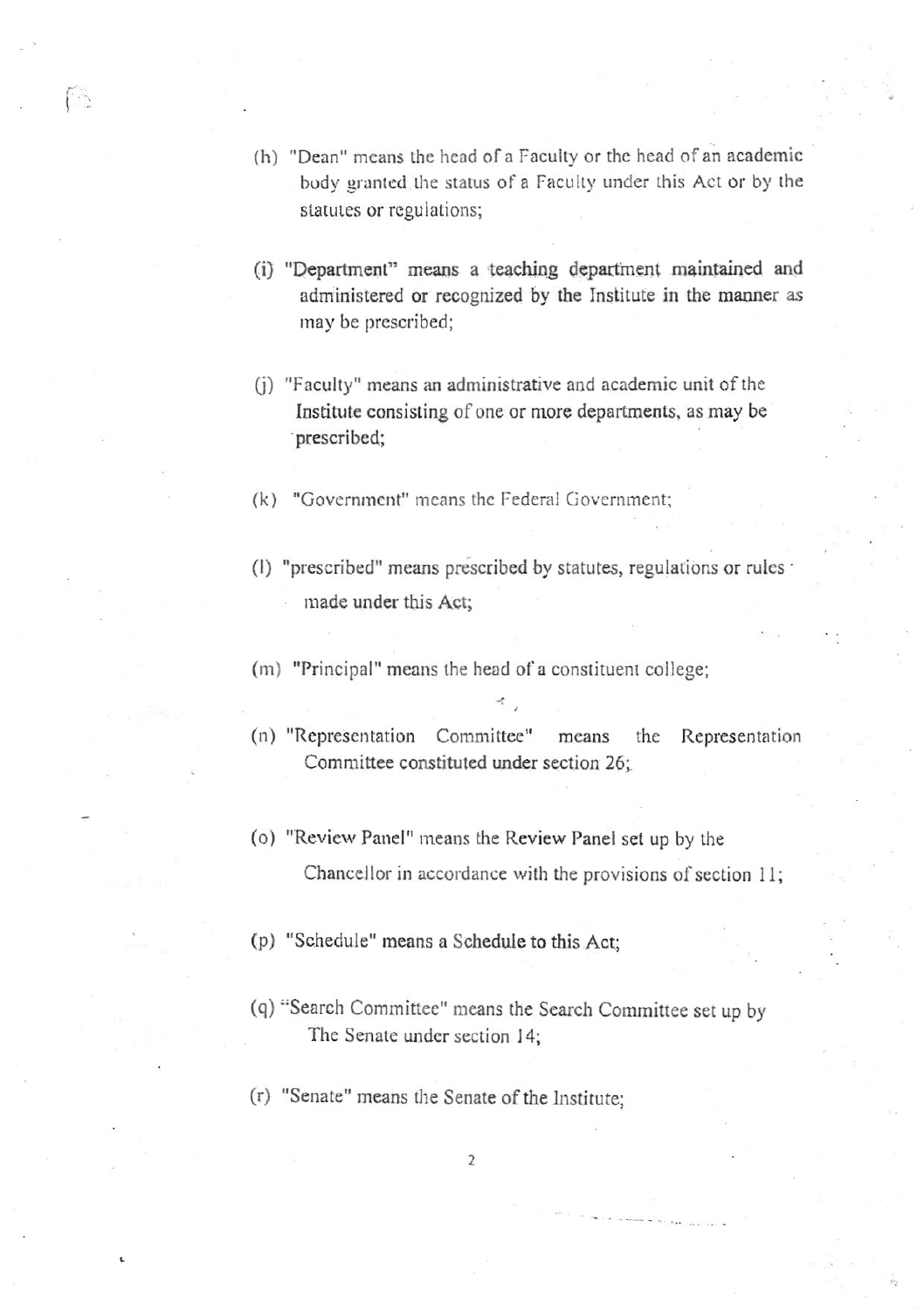- (s) "statutes", "regulations" and "rules" mean respectively the statutes, the regulations and the rules made under this Act and for the time being in force;
- (t) "Syndicate" means the Syndicate of the Institute;
- (u) "teachers" include Professors, Associate Professors, Assistant Professors and Lecturers engaged whole-time by the Institute or by a constituent college and such other persons as may be declared by regulations to be teachers;

(v) "Institute" means the Pakistan Global Institute;

- (w) "Patron" means the patron of the Institute; and
- $(x)$  "Vice-Chancellor" means the Vice-Chancellor of the Institute.

## **CHAPTER II**

### THE INSTITUTE

3. Establishment and incorporation of the Institute.  $-$  (1) There stands established an Institute to be called the Pakistan Global Institute.

The Institute shall consist of the following, namely: - $(2)$ 

 $(a)$ . the Patron, Chancellor, the members of the Senate and the Vice Chancellor:

 $\overline{3}$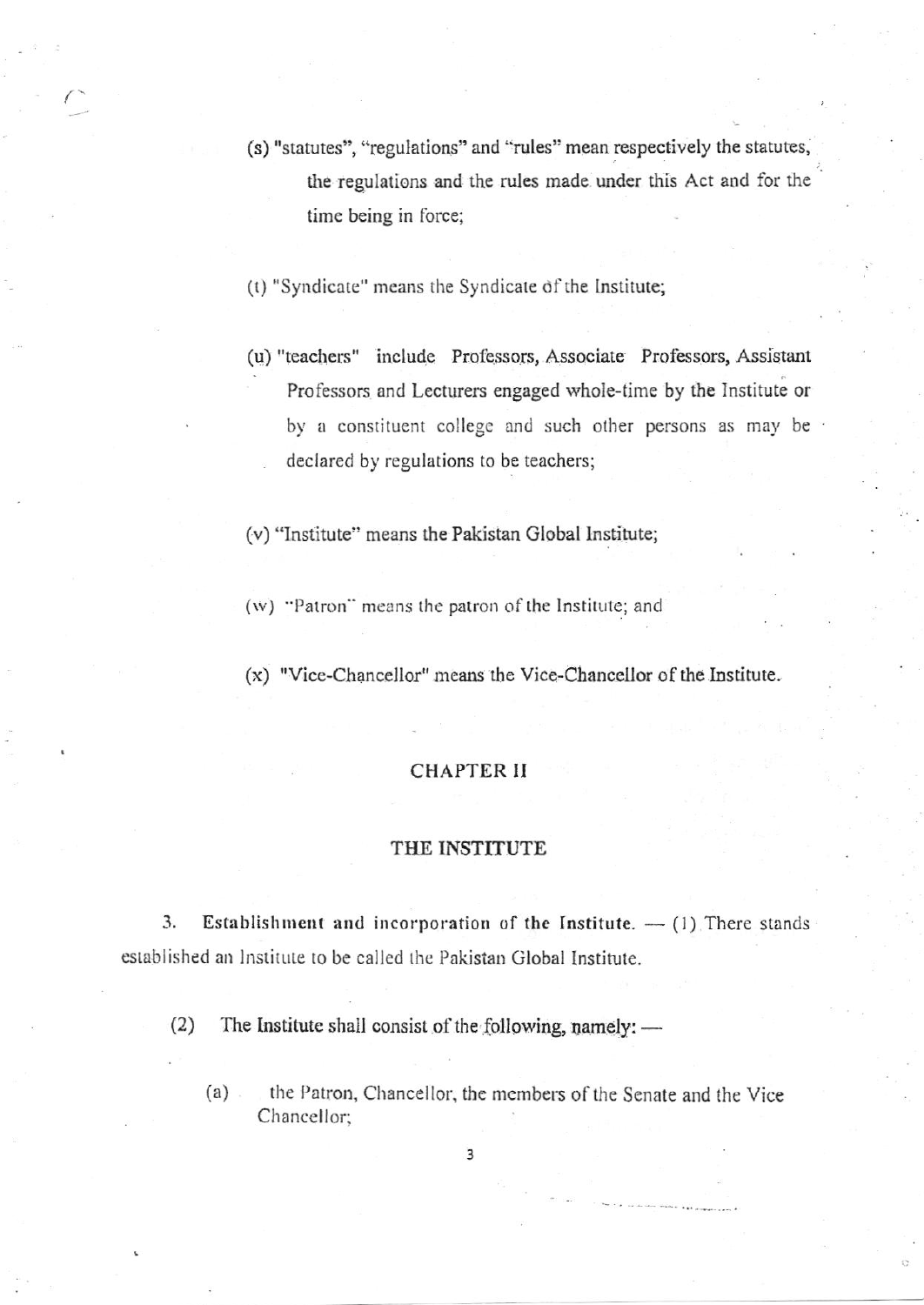- (b) the members of the Authorities of the Institute established under section 18;
- (c) all lnstitute teachers and persons recognized as students of the Institute in accordance with such terms as may be prescribed from to time; and
- $(d)$  all other full-time officers and members of the staff of the lnstitute.

(3) The Institute shall be a body corporate having perpetual succession and a common seal and may sue and be sued by the said name.

(4) The Institutc shall bc competent ro acquire and bold propeny, both movable and immovable, and to lease, sell or otherwise transfer any movable and immovable property which may have become vested in or been acquired by it.

 $(5)$  Notwithstanding anything contained in any other law for the time being in force, the Institute shall have academic, financial and administrative autonomy, including the power to employ officers, teachers and other employees on such terms as may be prescribed, subject this Act and the Higher Education Commission Ordinance, 2002 (LIII of 2002).

4, Powers and functions of the lnstitute. — The Institute shall have the following powers and functions, namely:  $-$ 

> (i) to provide for education and scholarship in such branches of knowledge as it may deem fit and to make provision for research, service to society and for the application, advancement and dissemination of knowledge in such manner as it may determine;

> > 4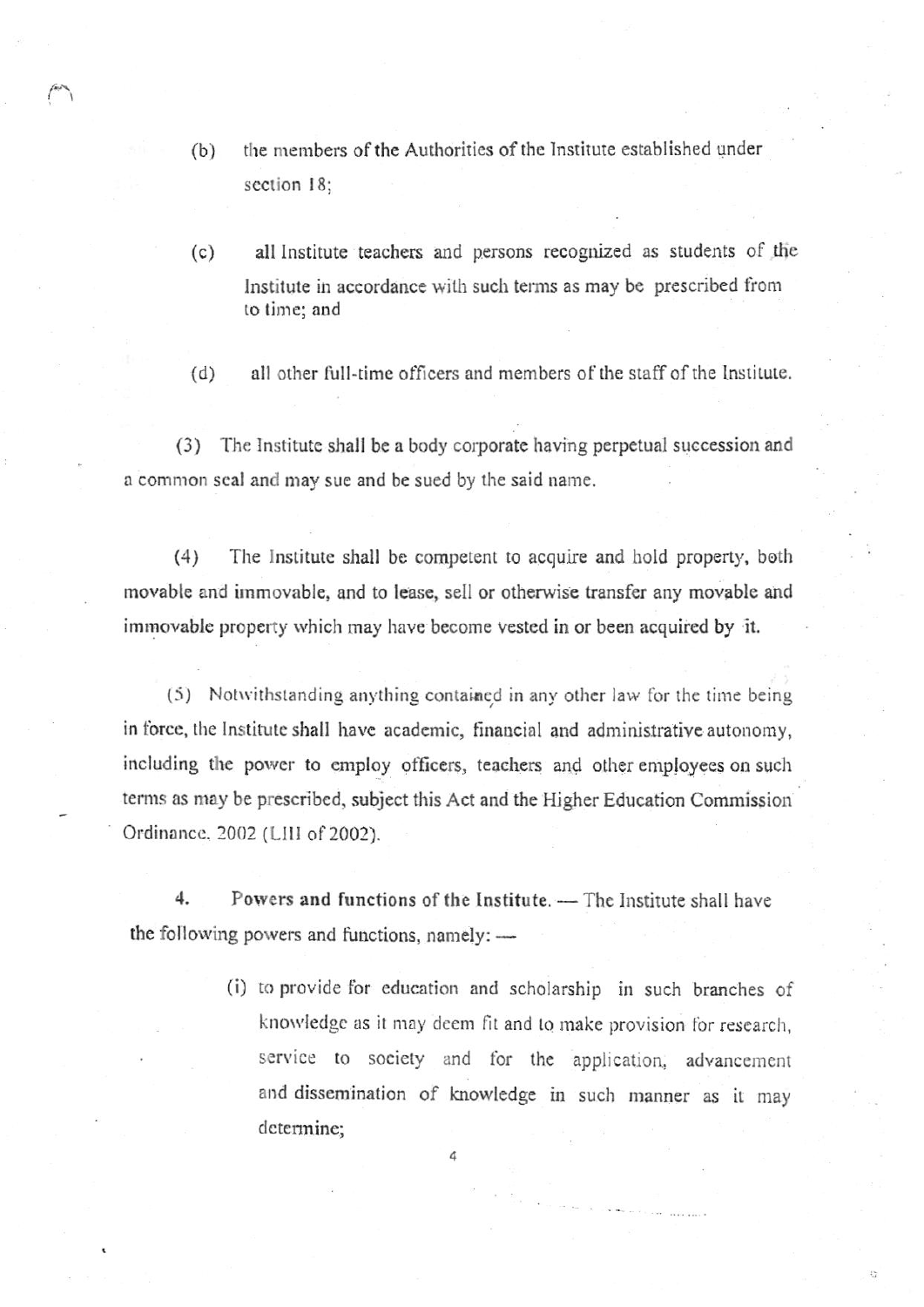- (ii) to prescribe courses of studies to be conducted by the Institute and the constituent colleges and other colleges affiliated by the Institute:
- (iii) to hold examinations and to award and confer degrees, diplomas, certificates and other academic distinctions to and on persons who have been admitted to and have passed its examinations under prescribed conditions;
- (iv) to prescribe the terms and conditions of employment of the officers, teachers and other employees of the Institute and to lay down terms and conditions that may be different from those applicable to government servants in general;
- (v) to engage, where necessary, persons on contract of specified duration and to specify the terms of each such engagement;
- (vi) to confer honorary degrees or other distinctions on approved persons in the manner as may be prescribed;
- (vii) to provide for such instruction for persons not being students of the Institute as it may prescribe and to grant certificates and diplomas to such persons;
- (viii) to establish programmes for the exchange of students and teachers between the Institute and other universities, educational institutions and research organizations, inside as well as outside Pakistan: